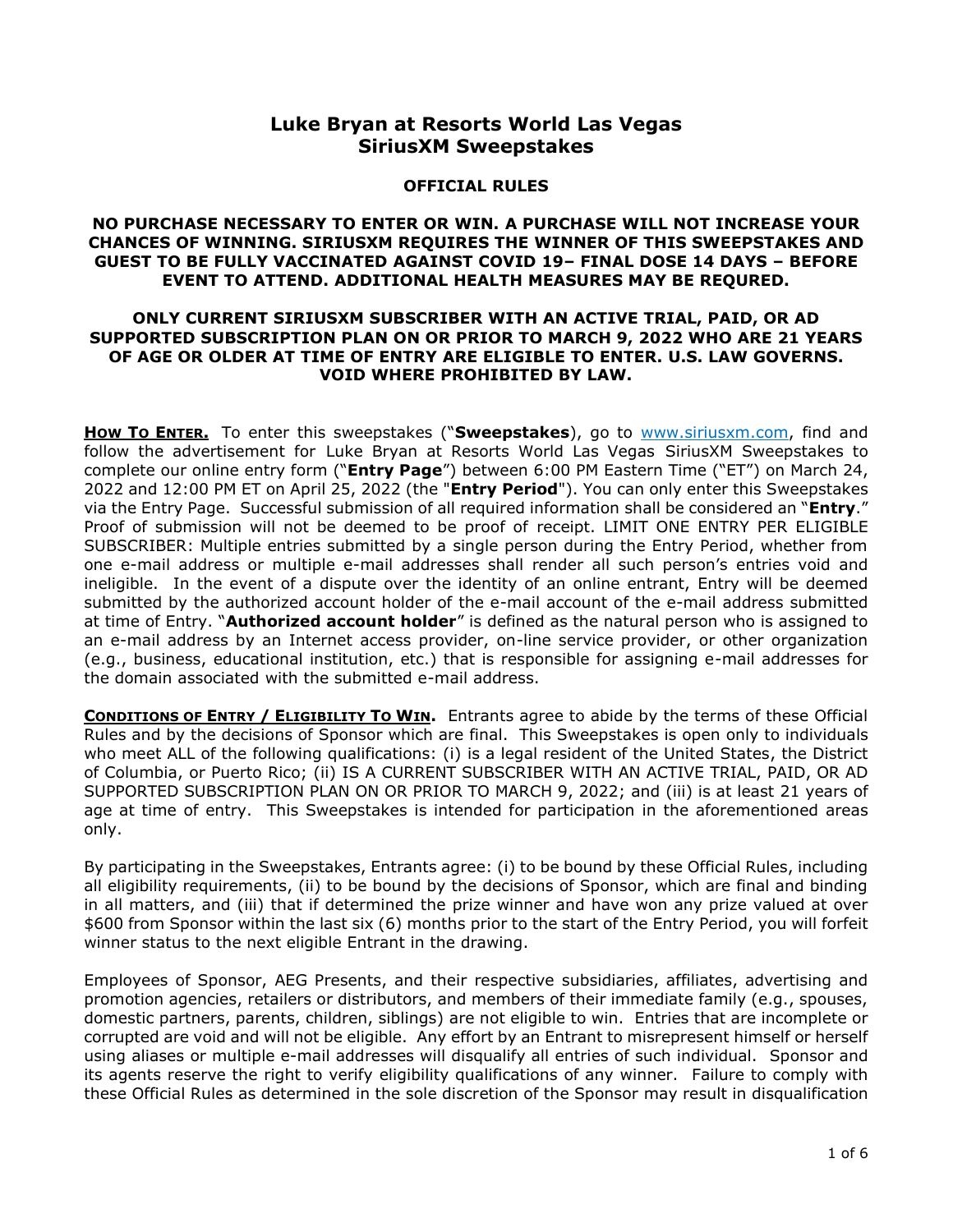from the Sweepstakes. This Sweepstakes is subject to all applicable federal, state, and local laws and regulations.

**SPECIAL PUBLICITY NOTICE**. If you are selected as a potential winner, you grant to Sponsor and its respective promotional agents your express permission (except where prohibited by law) to use your name, identity, description of prize won, hometown and likeness, if applicable, for promotional purposes, in any media now known or hereafter developed, including on the radio, and including for "live notification" of potential winner status purposes, without further compensation. Even though you consent to all the above, Sponsor has no obligation to do any of it. See more details at "WINNER / SELECTION / AGREEMENTS" below.

**PRIZE**. One (1) Grand Prize will be awarded to one (1) winner using the selection process described below and satisfaction of eligibility requirements set forth above, consisting of:

- One (1) round-trip coach air transportation for two (2) to Las Vegas, NV (the **"Destination"**), from a major commercial airport in the continental United States nearest to winner's primary residence as determined by Sponsor; provided that Sponsor reserves the right to substitute ground transportation for air transportation if winner resides within 150 miles of the Destination;
- One (1) hotel accommodation for two (2) nights (one double occupancy room and room tax only) in at Resorts World Las Vegas, checking in Thursday, June 16, 2022 and checking out Saturday, June 18, 2022;
- Two (2) front orchestra tickets to Luke Bryan at Resorts World Las Vegas scheduled for Friday, June 17, 2022 at Resorts World Las Vegas in Las Vegas, NV (the "**Event**");
- An opportunity to attend a special pre-show margarita toast and exclusive 2 song acoustic performance by Luke Bryan prior to the event (subject to availability).

Approximate Retail Value ("**ARV**") of the Prize is \$4,500.

All expenses not specifically mentioned herein, including without limitation, ground transportation, transfers, hotel amenities, fees and gratuities, meals, airline change fees, airline premium seat fees, airline baggage fees (both checked and carry on), personal expenses such as meals, photos, souvenirs, and passport fees, are the responsibility of the winner and guest. Travel and hotel accommodations are subject to availability. Certain blackout dates and material restrictions may apply. Date and location of the Event is subject to change and not the responsibility of Sponsor. If the Event is cancelled for any reason, Sponsor's only obligation is to award, or not award, the other elements of the Prize, in its sole discretion. Event tickets are subject to certain terms and conditions as specified by the ticket issuer. Winner agrees that the tickets are awarded pursuant to a revocable, nontransferable license that is personal to the winner and may not be sold, resold, auctioned, bartered, assigned, exchanged, placed in commerce, transferred, given away, donated, or otherwise conveyed. Winner and guest must comply with all venue and event rules and regulations, including execution of all required releases (if applicable). Failure to do so may result in forfeiture of such portion(s) of the Prize. If the winner is unable to travel on the dates required, the selected winner will forfeit the Prize and another winner will be selected from among eligible entries received. Winner and guest must travel on same itinerary. No prize substitution, cash substitution, assignment, or transfer of prizes is permitted, except by Sponsor who may substitute a prize of equal or greater value if any portion of the advertised prize becomes unavailable. In no event shall more than the number of stated prizes be awarded. All prizes are intended to be awarded. Any un-used elements of the Prize will be forfeited, will not be redeemable for cash, and may not reduce the prize value awarded for tax purposes. All federal, state, local, and other taxes, costs, and expenses relating to the use, acceptance, or possession of the Prize are the sole responsibility of the winner. Winner will receive an IRS Form 1099 for the actual value of prize awarded. Actual retail value of the Prize depends upon the location of the winner and fares to/from the Destination at time of departure.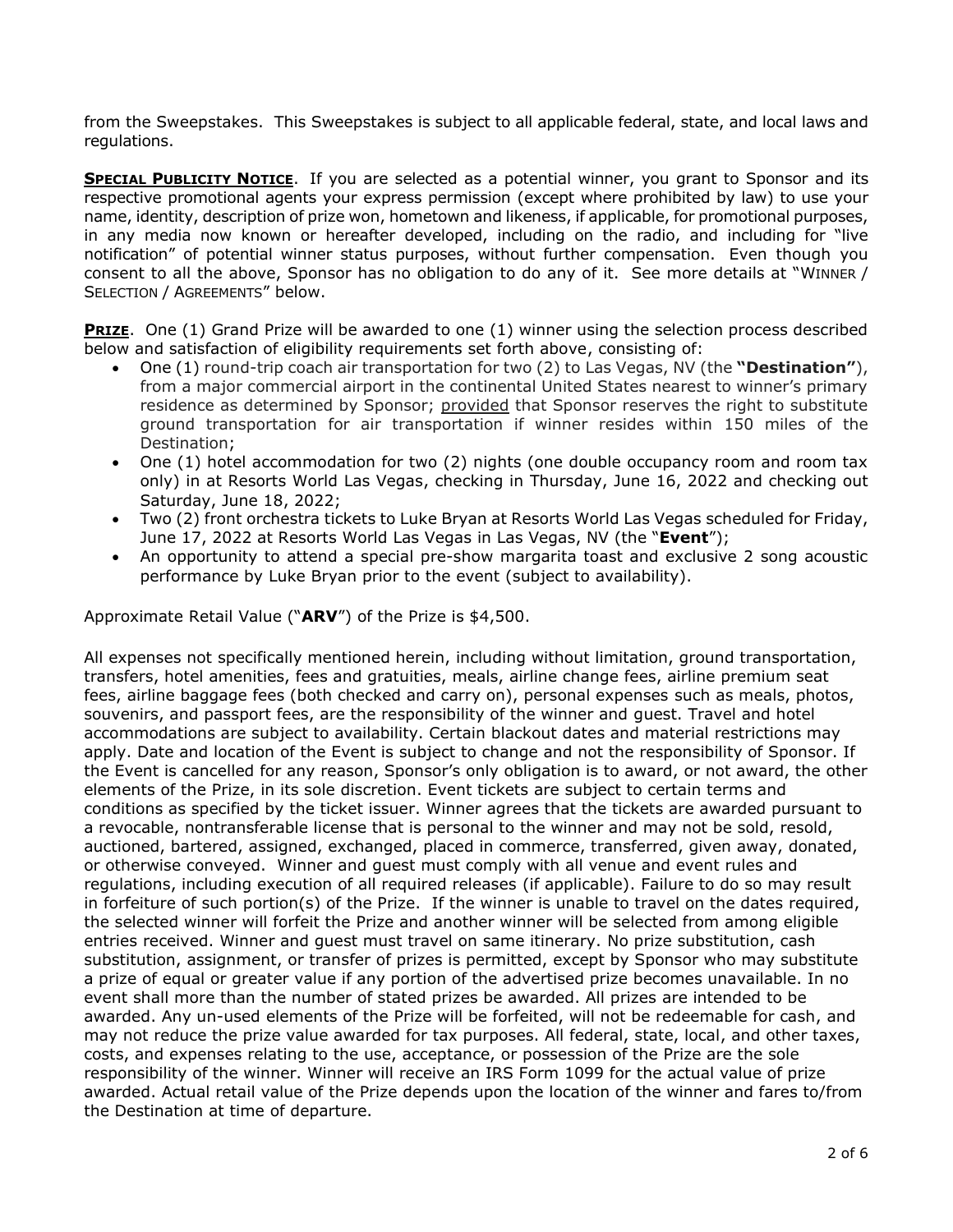**ODDS**. Odds of winning depend upon the number of eligible entries received during the Entry Period. This Sweepstakes may be advertised as follows: (1) on the radio on various music, talk, entertainment and sports channels on both Sirius and XM Radio, (2) on the internet on various music, talk, entertainment and sports websites and SiriusXM channel pages at [www.siriusxm.com,](http://www.siriusxm.com/) (3) on Facebook, Twitter and other social media sites, (4) by unsponsored and sponsored members of the public in social media and online communities, and possibly (5) via selected versions of the SiriusXM weekly e-newsletter "The Hear & Now" which versions contain banner advertisements for our Sweepstakes that are delivered to a minimum of approximately 15,000,000 email addresses.

**WINNER / SELECTION / AGREEMENTS.** The winner will be determined in a random drawing to be held on or about **April 25, 2022,** following the close of the Entry Period from among all eligible entries received under the supervision of Sponsor whose decisions are final and binding in all respects. Selected Grand Prize Winner will be notified by telephone using information provided at time of entry on the Entry Page and if a selected winner does not answer the call, a message will be left, and the selected winner must respond back to Sponsor within one (1) business day from the time of the message is left to give a valid email address where notification of potential winner status and required documents as described below can be sent. Except where prohibited, acceptance of prize constitutes winner's consent, and winner and guest will be required to sign a release, to allow Sponsor and its promotional agents to use winner's and winner's guest's name, likeness, photo, video footage, and/or biographical data for advertising and promotional purposes, without additional compensation, in perpetuity, in all media, now known or hereafter developed, in connection with Sponsor, this sweepstakes, the Sponsor's web sites, and the Events. Winner will be required to sign and return to Sponsor a Declaration of Eligibility, Publicity & Liability Release ("**Declaration**") (unless prohibited) and/or IRS Form W-9 (if required by IRS regulations), prior to and as a condition of acceptance of prize, WITHIN ONE (1) BUSINESS DAY OF THE DATE OF THE NOTIFICATION or prize will be forfeited and an alternate winner selected. Winner's guest must also sign and return a liability and publicity release (unless prohibited) prior to travel. Prize will be awarded within 45 days after receipt and verification of completed prize notification. If prize notification is undeliverable, or if a potential winner does not respond to the prize notification telephone call within the time specified or if the potential winner cannot be contacted for any reason, including an invalid telephone number, if the Declaration is not complete and received by Sponsor within the time required, or in the event of non-compliance with these Official Rules, the prize will be forfeited, and an alternate winner will be selected at random from the remaining eligible entries. Guest must be at least 21 years old at time of travel except as follows. In the event guest is under the age of majority ("Minor") as determined by the laws of the state in which the Minor resides, the Declaration must be signed by a parent or legal guardian on the Minor's behalf.

**SPECIAL COVID-19 NOTICE**: Entrants fully understand that (a) the novel coronavirus SARS-CoV-2 and any resulting disease (together with any mutation, adaptation, or variation thereof, "**COVID-19**") is extremely contagious and there is an inherent risk of exposure to COVID-19 in any place where people are or have been present; (b) no precautions, including protocols that will be implemented from time to time by Event venue can eliminate the risk of exposure to COVID-19; (c) while people of all ages and health conditions have been adversely affected by COVID-19, certain people have been identified by public health authorities as having greater risk based on age and/or underlying medical conditions; (d) other persons travelling to and/or from the Event and attending the Event may not be fully vaccinated against the Covid-19 virus; and (e) exposure to COVID-19 can result in being subject to quarantine requirements, illness, disability, other shortterm and long-term health effects, and/or death, regardless of age or health condition.

**SPECIAL NOTICE REGARDING TRAVEL AND EVENT ATTENDANCE**: WINNER AND GUEST ARE RESPONSIBLE FOR STAYING INFORMED OF AND ABIDING BY ALL LOCAL LAWS AND TRAVEL AND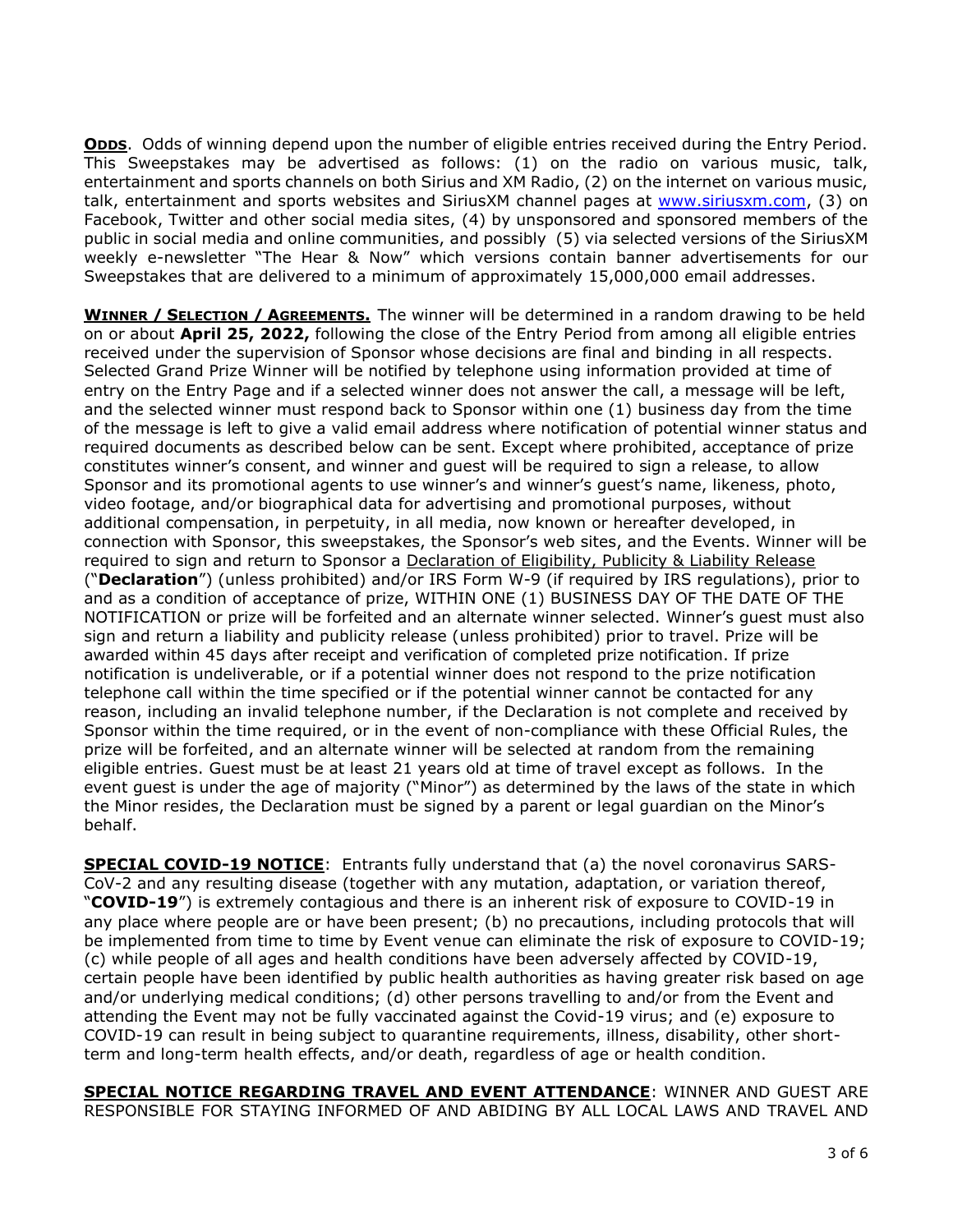EVENT VENUE RULES AND POLICIES, WHICH MAY INCLUDE, BUT ARE NOT LIMITED TO A TEMPERATURE CHECK, SOCIAL DISTANCING, MASKING, PROOF OF VACCINATION, AND/OR PROOF OF NEGATIVE VIRUS TESTING. SPONSOR, AEG PRESENTS, THE APPLICABLE TRAVEL AIRLINE, EVENT PERSONNEL AND STAFF AND THEIR RESPECTIVE AGENTS, EACH RESERVE THE RIGHT, IN THEIR SOLE DISCRETION, TO REMOVE OR TO DENY TRAVEL, OR REVOKE ACCESS TO THE EVENT, TO WINNER AND/OR GUEST WHO DOES NOT COMPLY WITH ANY OF THE AFOREMENTIONED RULES, IS INTOXICATED, PRESENTS A SAFETY RISK, ENGAGES IN DISRUPTIVE BEHAVIOR, OR ACTS WITH THE INTENT TO ANNOY, ABUSE, THREATEN, OR HARASS ANY OTHER PERSON. COVID-19 HEALTH PROTOCOLS MAY CHANGE AT ANY TIME AND SPONSOR, AEG PRESENTS, EVENT VENUE, AND TALENT HAVE NO OBLIGATION OR RESPONSIBILITY TO ANY PERSON WHO IS UNABLE TO COMPLY WITH UPDATED REQUIREMENTS, IS DENIED ENTRY, OR WHO MAY BE REMOVED FROM THE EVENT.

**COVID-19 Notice**: Winners and their guests must comply with all health and safety laws and event venue rules, which are subject to change at any time.

**PRIVACY NOTICE / MARKETING**. By entering this Sweepstakes, any personal information Entrants submit will be disclosed to the Sponsor and will be used only by us consistent with our privacy policy. Sponsor may use entrants' personal information, including postal and e-mail addresses, to contact entrants regarding SiriusXM goods and services and any other offers and/or promotions that we believe might be of interest to entrants. (If you have previously asked us not to send you promotional emails, your Entry into this promotion will cause you to receive emails related only to this promotion.)

Special Note: We will make no use of your telephone number or date of birth as a result of your Entry except to contact potential winner and to verify your eligibility to enter. This promotion may be advertised on Facebook, but Entrants will be providing information to Sirius XM Radio Inc. and not to Facebook. Be sure to read the SiriusXM Radio Privacy Policy at [www.siriusxm.com/privacy.](http://www.siriusxm.com/privacy)

AEG PRESENTS and RESORTS WORLD: Upon entering this sweepstakes, Entrants will have an additional opportunity to opt-in to receive communications, including information and special offers from AEG Presents and Resorts World. If you opt-in to this opportunity, you agree that your personal information will be collected by Sponsor, given to AEG Presents and Resorts World, and that your data will be used by AEG Presents and Resorts World, subject to their individual privacy policy. Be sure to read each company's respective privacy policies ([AEG Presents Privacy Policy](https://www.aegworldwide.com/privacy-policy) and [Resorts](https://www.rwlasvegas.com/privacy-and-statements/)  [World\)](https://www.rwlasvegas.com/privacy-and-statements/).

**GENERAL CAUTION / RELEASE.** Sponsor reserves the right to permanently disqualify any person it believes has violated these Official Rules. If, in Sponsor's opinion, there is any suspected or actual evidence of electronic or non-electronic tampering with any portion of this Sweepstakes, or if technical difficulties or technical corruption (including a computer virus or system malfunction) compromise the integrity of the Sweepstakes, Sponsor reserves the right to terminate the Sweepstakes and select winner from among all eligible entries received prior to termination. Should the Sweepstakes be terminated prior to the stated expiration date, notice will be posted at [www.siriusxm.com.](http://www.siriusxm.com/) Any attempt to deliberately damage the content or operation of this drawing is unlawful and subject to legal action by the Sponsor and its agents. You agree, on your own behalf, and on behalf of your heirs, executors, administrators, legal representatives, successors and assigns (collectively the "**Releasing Parties**") to hereby release, defend, indemnify, and hold harmless the Sponsor, AEG Presents, and those working on their respective behalf, and all other businesses involved in this Sweepstakes (including prize vendor or provider, talent, or Event Venue), as well as each of their respective employees, officers, directors, agents and representatives, successors and assigns (collectively the "**Released Parties**"), from any and all actions, causes of action, suits, debts, dues, sums of money, accounts, reckonings, covenants, contracts, controversies, agreements, promises, trespasses, lost profits, indirect or direct damages, consequential damages, incidental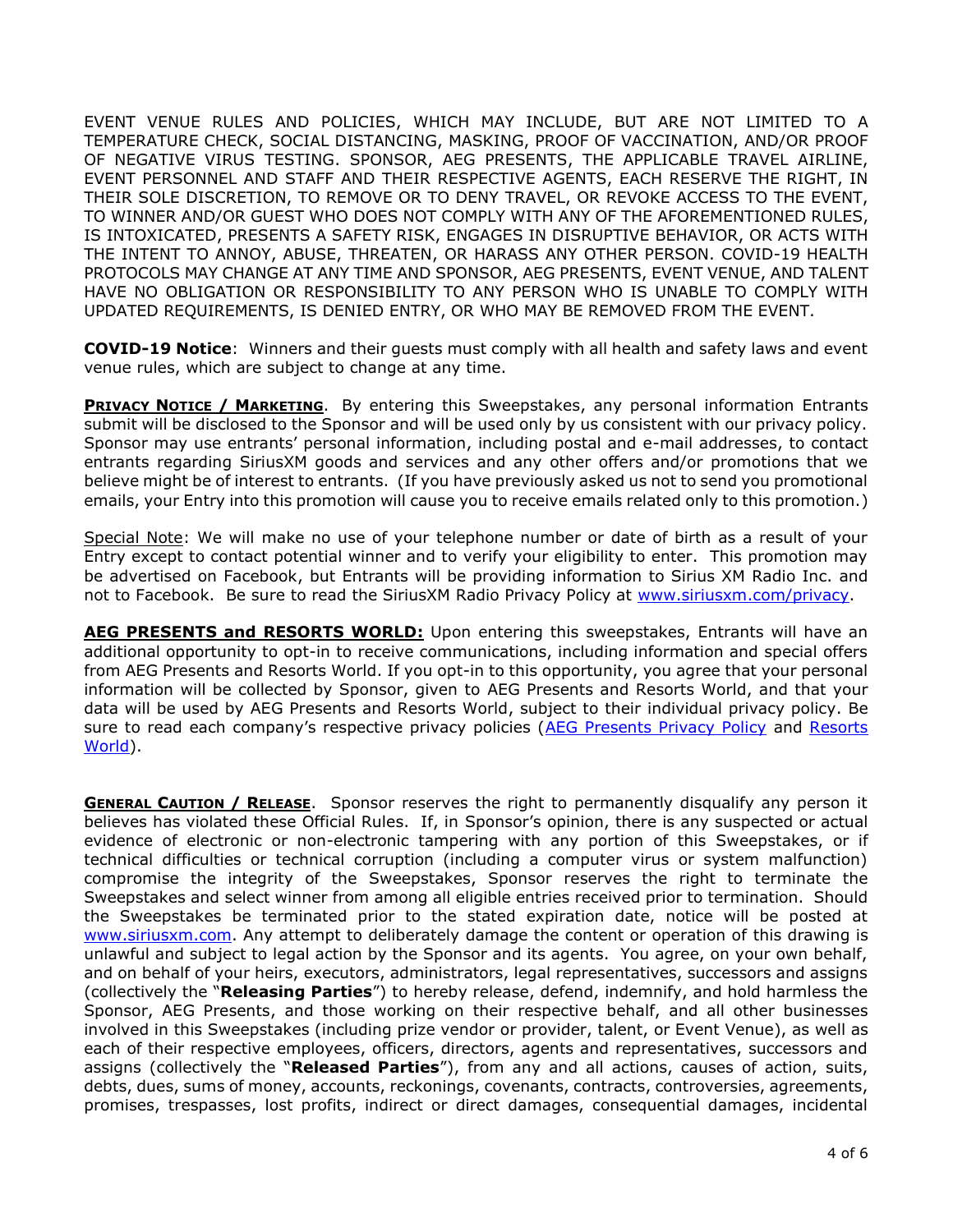damages, punitive or exemplary damages, including for injury and death, judgments, extent, executions, claims and demands whatsoever, in law, admiralty or equity, whether known or unknown, foreseen or unforeseen, against Released Parties which any one or more of the Releasing Parties ever had, now have or hereafter can, shall or may have, whether known or unknown, asserted or non-asserted, which may in any way arise out of or relate to your participation in this Sweepstakes or the awarding, acceptance, use, or misuse of a prize, including travelling to and attendance at the Event.

**DISCLAIMER OF LIABILITY.** The Released Parties shall not be responsible for (i) any typographical or other error in the publishing or printing of the offer, administration of the Sweepstakes or in the announcement of any prize; (ii) lost, late, misdirected, damaged, illegible or incomplete entries, or postage due mail; (iii) error, omission, interruption, deletion, defect, delay in operations or transmission, theft or destruction or unauthorized access to or alterations of entry materials, or for technical, network, telephone equipment, electronic, computer, mobile device, hardware or software malfunctions of any kind, or inaccurate transmission of or failure to receive entry information by Sponsor on account of technical problems or traffic congestion on the Internet or at any web site or any combination thereof; (iv) any injury or damage to entrant's or any other person's computer or mobile device related to or resulting from participating in the Sweepstakes; or (v) the failure of any third party to comply with the instructions and proper administration of this Sweepstakes.

You agree that the Released Parties shall not be liable for any injury, including illness, death, loss, or damage of any kind caused or claimed to be caused, by participation in this Sweepstakes, or from the acceptance, use, or redemption of any prize, including travelling to and attendance at the Event.

**FORCE MAJEURE**. In the event Sponsor and its agents are prevented from continuing with this Sweepstakes as contemplated herein by any event beyond its control, including but not limited to fire, flood, earthquake, explosion, pandemic, virus, quarantine, labor dispute or strike, act of God or public enemy, satellite or equipment failure, riot or civil disturbance, terrorist threat or activity, war (declared or undeclared) or any federal, state, or local government law, order, or regulation, or order of any court or other cause not within their control, Sponsor and its agents shall have the right to modify, suspend, extend or terminate the sweepstakes, and award all or none of the Prize in its sole discretion. IF THE EVENT IS CANCELLED OR TRAVEL TO THE DESTINATION IS IN ANY WAY DELAYED OR CANCELLED, SPONSOR'S ONLY OBLIGATION IS TO AWARD, OR NOT AWARD, THE REMAINING ELEMENTS OF THE PRIZES DESCRIBED ABOVE, IN ITS SOLE DISCRETION, WITH NO ALTERNATIVE COMPENSATION TO THE WINNER AND GUEST.

**LAW / DISPUTE RESOLUTION.** This Sweepstakes shall be governed by and interpreted under the laws of the State of New York, U.S.A., without regard to its conflicts of laws provisions that may require the application of the laws of another jurisdiction. All disputes, claims, and causes of action arising out of or in connection with this Sweepstakes shall be resolved individually, without resort to any form of class action. Any action or litigation concerning this Sweepstakes shall take place exclusively in the federal or state courts sitting in New York, New York, and you expressly consent to the jurisdiction of and venue in such courts and you waive all defenses of lack of jurisdiction and inconvenient forum with respect to such courts. You agree to service of process by mail or other method acceptable under the laws of the State of New York. ANY CLAIMS, JUDGMENTS AND/OR AWARDS SHALL BE LIMITED TO ACTUAL OUT-OF-POCKET COSTS ASSOCIATED WITH ENTERING THIS SWEEPSTAKES. YOU HEREBY WAIVE ANY RIGHTS OR CLAIMS TO ATTORNEY'S FEES, INDIRECT, SPECIAL, PUNITIVE, INCIDENTAL OR CONSEQUENTIAL DAMAGES, WHETHER FORESEEABLE OR NOT AND WHETHER BASED ON NEGLIGENCE OR OTHERWISE.

**WINNERS LIST.** For the name of the winner, available after **April 28, 2022** ("**Winner List Date**"), send a stamped, self-addressed envelope (except where prohibited) and a note identifying the name